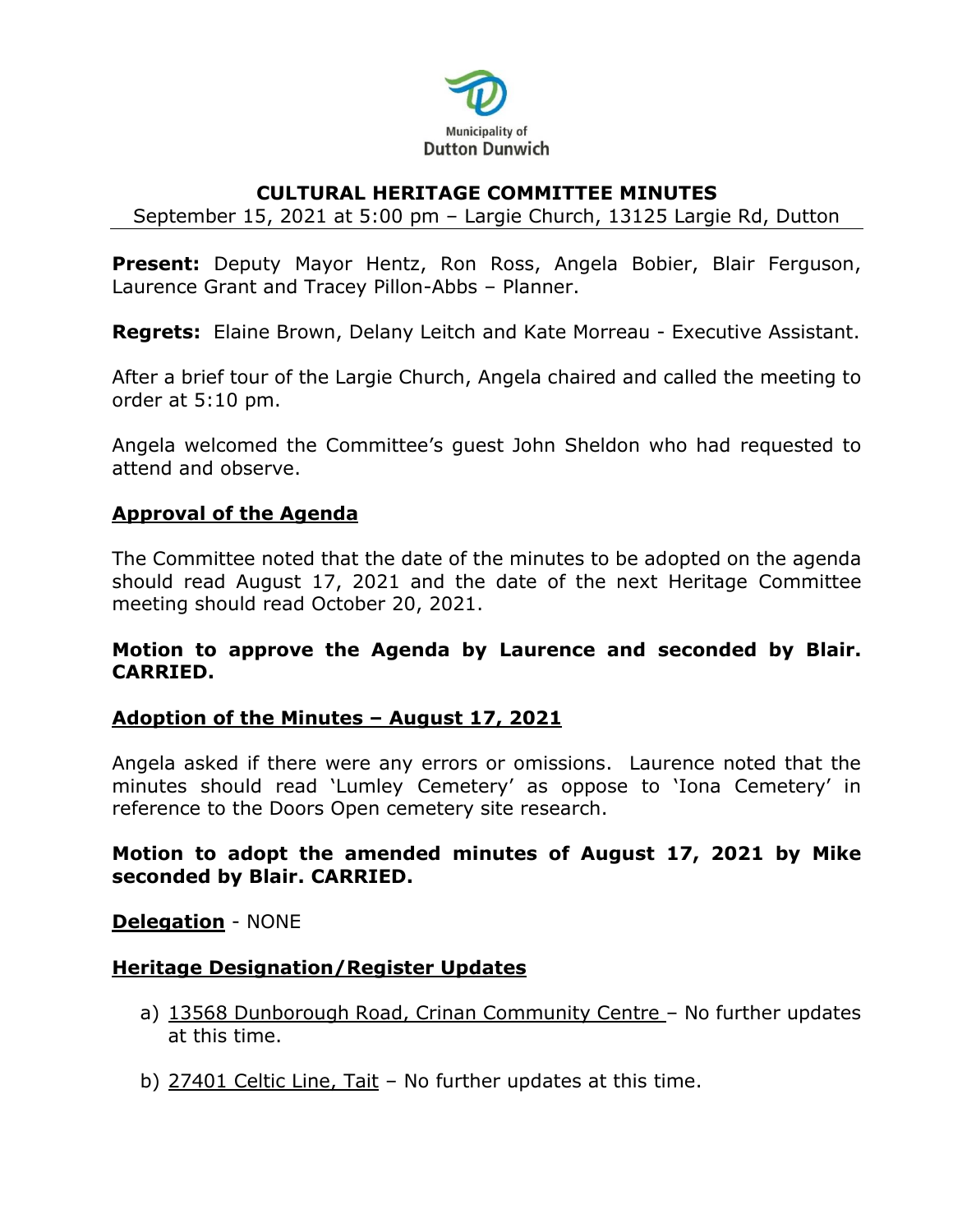- c) 29519 Talbot Line, St Helens Catholic Church No further updates at this time.
- d) 13240 Largie Road, Largie Cemetery No further updates at this time.
- e) 29357 Talbot Line, Pearce Homestead Mike reported that there is no interest at this time to designation the property.

# **Doors Open (2021 Theme - Design)**

Updates and progress on the research and brochures for the Cemetery sites were discussed.

The Committee provided the following direction:

**Site Signage** – staff to use the 2019 doors open signs and stands. The Committee will confirm how they are going to be posted at the next meeting.

**Map** – staff to prepare 1 map with all the cemetery locations that can be used as an insert with the individual brochures. The Committee liked the one prepared at the last event.

**Brochures** – the Committee would like all the brochures to look the same. They did favour Delany's template but wanted staff check to see if it was accessible. They have also requested that the brochures all be justified left and right, smallest font and add the Town logo. Staff to work with Angela in order to finalize the brochures.

**Ads** – the Committee would like 2 weeks of ads in the local newspaper 2 weeks before the event (Oct 14 & 21). Staff to prepare the ads and send the request/proof to the paper, similar to the one completed at the last event with the map of all the cemeteries or a link to where people will be able to find the map on the town webpage.

**Town Web** – staff to ensure that the information is on the town web when they are ready.

**Social Media** – Angela will take care of this. The Committee would like to use social media (Facebook ad), the Agris community sign and the electronic sign at Town Hall. Angela will be contacting Tracy J. to confirm fees/budget for Facebook.

**Press Release** – Staff to send the ad (or invitation) to the standard media networks. The information should be sent to CTV (Shawn) who covered the last event.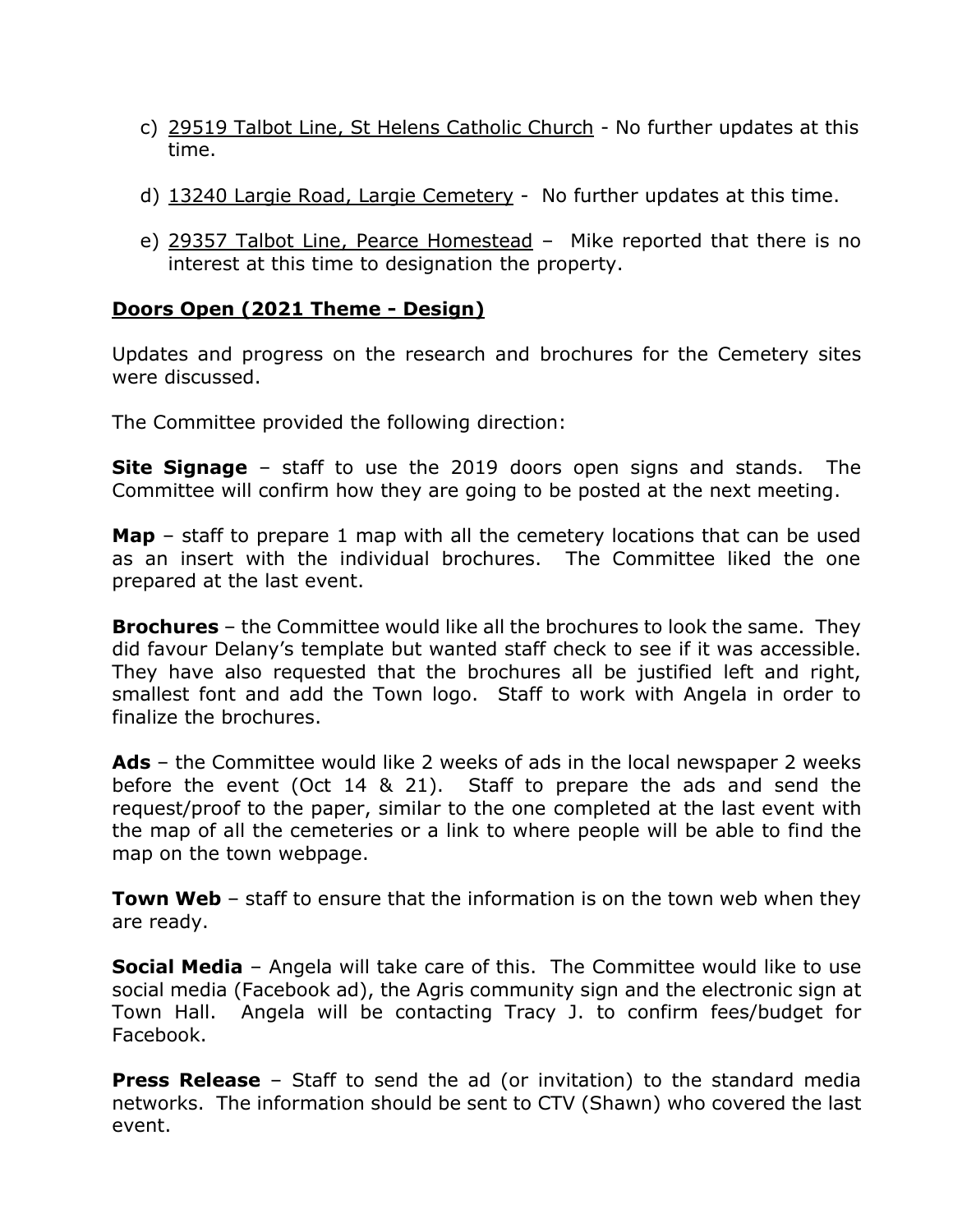# **Doors Open 2021**

**Time of Event** – the Committee confirmed that they would like their event to be from 11 am to 4 pm.

**Volunteers -** There will be volunteers posted at the cemeteries to help answer questions and hand out brochures. The Committee to confirm the list of volunteers at the next meeting. The Committee is also to discuss rain/shine protection and washroom options.

**Permission** – staff to prepare a permission form and send to all the Committee members so they can arrange for confirmation to use the locations. The form will be similar to the one used at the last event.

**Doors Open Portal** – Delany and Angela are going to upload the final information to the Doors Open website. Staff will provide the login information.

**Printing** - once all the brochures are ready, they will need to be printed inhouse by staff. Committee to confirm distribution at the next meeting.

**Flags** – The Committee to discuss how each grave stone will be marked.

**Motion to delegate Delany and Angela to make any Doors Open content decisions required on behalf of the Heritage Committee by Mike seconded by Blair. CARRIED.** 

## **Ongoing Matters**

- Iona Park Naming Recommendation Lumley Park Nothing to report.
- Hamlets Interpretive Signs The Committee discussed having Burwell and Iona signs completed next.
- Elgin County Cycling Trail Project Nothing to report.
- Protocols on Recycling Materials from Demolished Buildings

Tracey presented a draft "Guideline on Recycling Buildings and Materials – A Program for Salvaging and Re-Use of Architectural Materials of Significant Cultural Heritage Value". She noted that the program is similar to the one used by the Town of Aurora. It includes a process of whereby application is made to the Heritage Committee. Angela cautioned that all items will require to be catalogued and stored. The Committee requested clarification on the timing of the permit, such as a building permit to demolish. The draft will be brought to the Committee at the next meeting to discuss further.